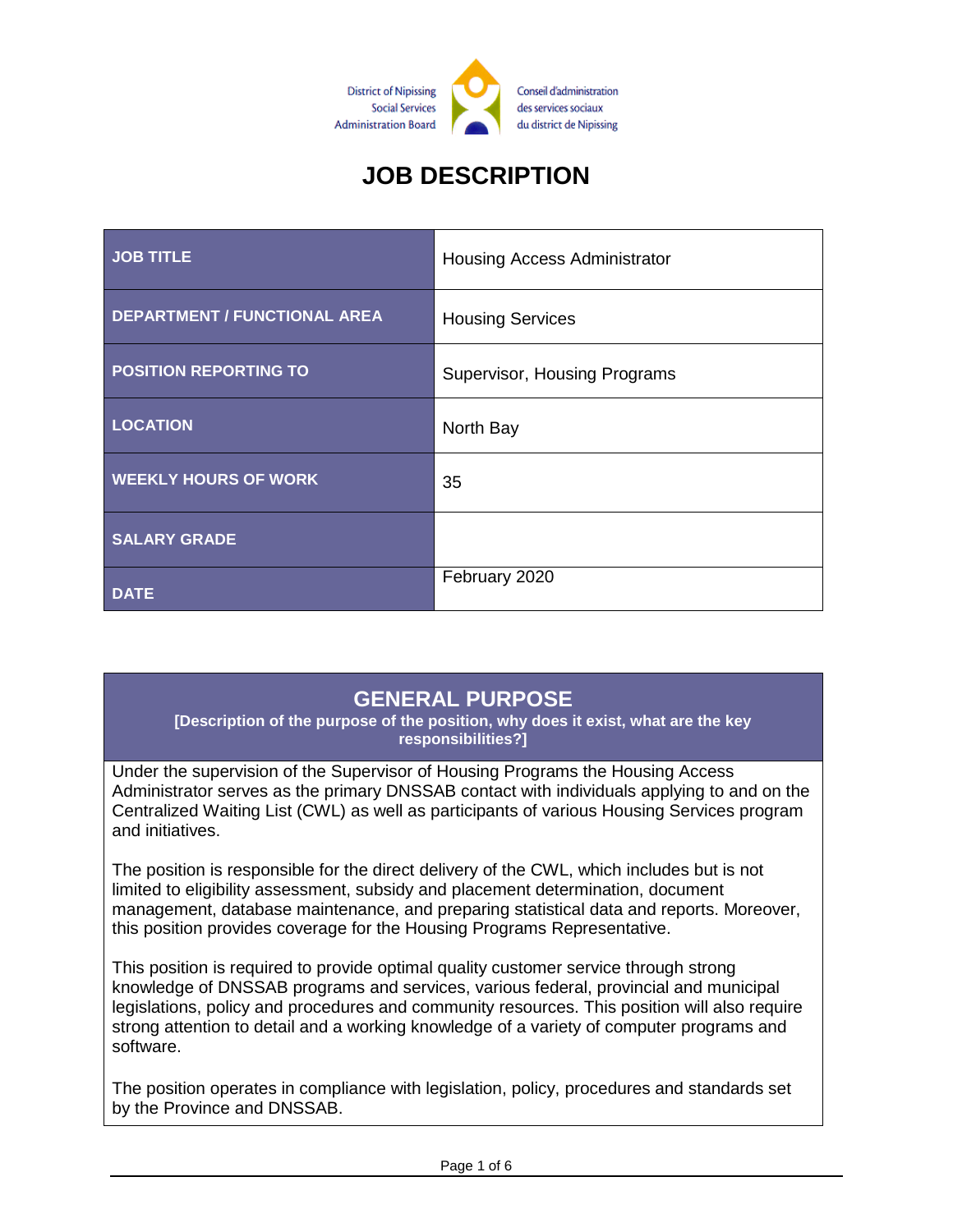# **KEY ACTIVITIES**

**[Name and list under each the key activities of the position and percentage estimate of time for each section]**

#### **Centralized Waiting List Management**

- 1. Process applications and transfers for social and affordable housing, including determining eligibility, ensuring appropriate documentation is received, monitoringongoing eligibility, and assigning priority status when applicants meet the qualifications;
- 2. Analyse applications to refer individuals to the most effective housing program from the suite of rental subsidies offered including, but not limited to, social housing (rent-geared-to-income), rent supplement, housing allowance, and portable housing benefit;
- 3. Manage the co-ordinated access system through co-operation with housing providers and landlords;
- 4. Input applicant data on the Housing Registry system and update information as required ensuring system data is accurate and current;
- 5. Prepare statistical data reports based on waiting list data;
- 6. Respond to telephone calls, walk-in, and e-mail inquiries from the general public, applicants, tenants, landlords, community agencies, and others in a professional and courteous manner and provide appropriate responses regarding policies and procedures;
- 7. Monitor the Province-wide Arrears Database to ensure that applicants have not committed an RGI-related conviction and do not owe arrears to social housing providers in the province;

**80%**

- 8. Ensure that housing providers abide by local housing rules and associated legislation;
- 9. Update the Housing Registry system, including verifying units and basic housing provider information, as required;
- 10. Monitor quarterly waiting list data and compare with service delivery targets and other performance measurements;
- 11. Monitor housing provider target plans, including processing target deviation requests and reporting deviations to the Supervisor;
- 12. Administer and manage the Housing Allowance programs, which include determining applicant initial and ongoing eligibility, calculating and approving the rental subsidy, and processing payments within program parameters and systems;

#### **Carries out specified administrative functions by:**

- 1. Developing, updating and providing advice on new and existing Policy & Procedures as required;
- 2. Maintaining files in a system consistent with DNSSAB guidelines and legislative requirements;
- 3. Contributing to the development and maintenance of a computerized statistical data capture and reporting system, consistent with funding partner requirements;
- 4. Generating operational and other reports as requested by the Supervisor;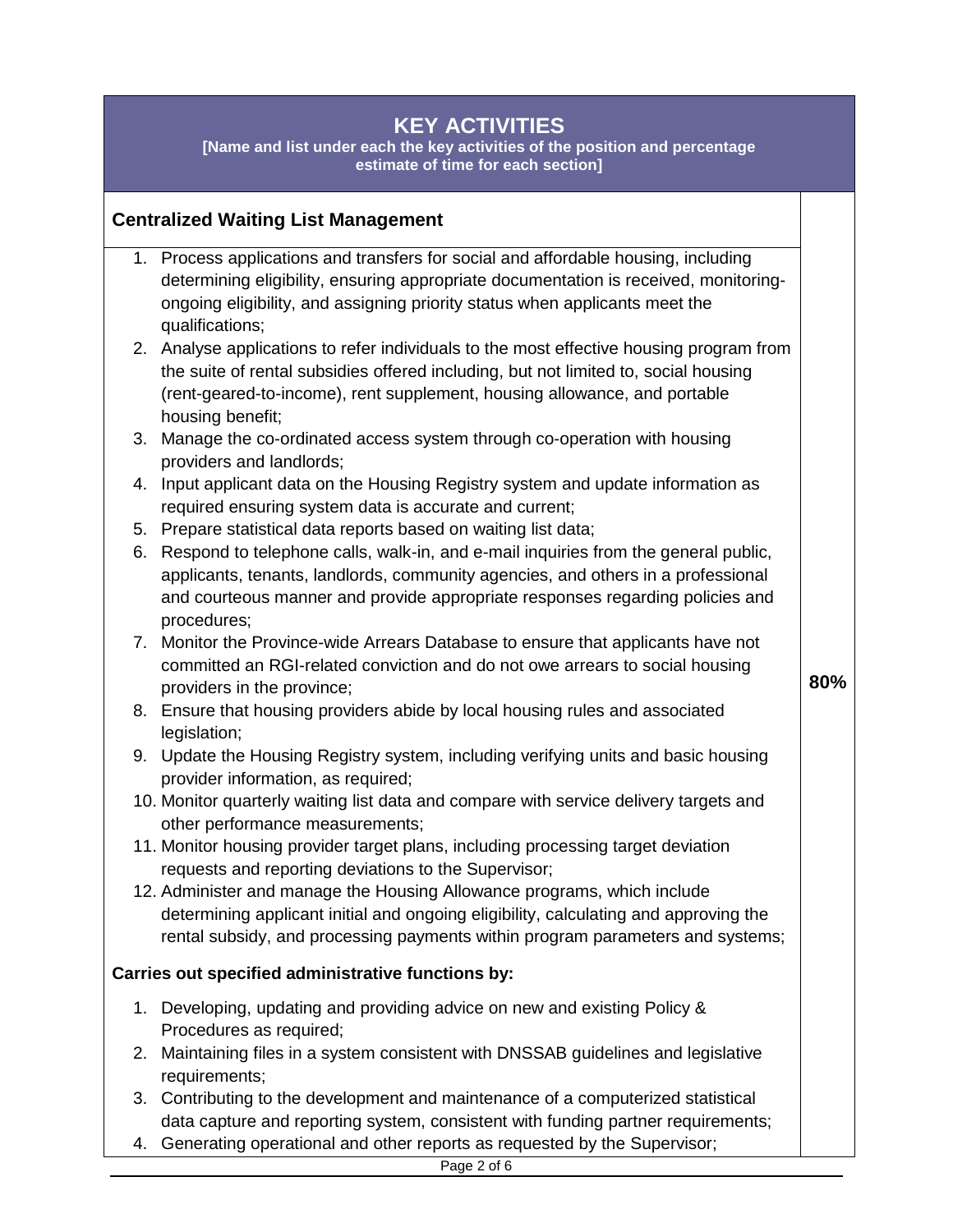|                                                                                                                                                                             | 5. Maintaining a current knowledge of legislation, policies and procedures, programs,                                                                            |     |
|-----------------------------------------------------------------------------------------------------------------------------------------------------------------------------|------------------------------------------------------------------------------------------------------------------------------------------------------------------|-----|
|                                                                                                                                                                             | and community resources;                                                                                                                                         |     |
|                                                                                                                                                                             | 6. Developing and maintaining professional relationships with community agencies,<br>office staff and citizens we serve;                                         |     |
|                                                                                                                                                                             | 7. Demonstrating ability to assess, analyse and resolve complex situations;                                                                                      |     |
|                                                                                                                                                                             | 8. Utilizing coaching and facilitation based conversations;                                                                                                      |     |
|                                                                                                                                                                             | 9. Ensuring all administration, monitoring and reporting requirements are fulfilled in                                                                           |     |
|                                                                                                                                                                             | accordance with program guidelines, agreement obligations, local rules, legislation                                                                              |     |
|                                                                                                                                                                             | and regulations;                                                                                                                                                 |     |
|                                                                                                                                                                             | 10. Assisting with development of DNSSAB local policies and programs;                                                                                            |     |
|                                                                                                                                                                             | 11. Completing monthly, quarterly and annual reporting requirements, for Supervisor<br>approval;                                                                 |     |
|                                                                                                                                                                             | 12. Developing and supporting working relationships with housing providers, partners                                                                             |     |
|                                                                                                                                                                             | and other community stakeholders;                                                                                                                                |     |
|                                                                                                                                                                             | 13. Demonstrating the ability to provide service to a broad range of citizens who may                                                                            |     |
|                                                                                                                                                                             | be distraught, in crisis or in an emergency situation.                                                                                                           |     |
|                                                                                                                                                                             | <b>Partnership Development</b>                                                                                                                                   |     |
|                                                                                                                                                                             |                                                                                                                                                                  |     |
| Establish, maintain and facilitate "community capacity" within the local housing<br>and homelessness community to address policies and strategies to support<br>priorities: |                                                                                                                                                                  |     |
|                                                                                                                                                                             | 1. Coordinate semi-annual meetings of the housing providers in conjunction with the<br>Housing Programs Administrators;                                          |     |
| 2.                                                                                                                                                                          | Participate on the Nipissing District Housing and Homelessness Partnership;                                                                                      |     |
| 3.                                                                                                                                                                          | Support, advise and guide housing providers, as required;                                                                                                        |     |
| 4.                                                                                                                                                                          | Provide coverage for the Housing Programs Representative;                                                                                                        |     |
| 5.                                                                                                                                                                          | Respond to external enquiries from the housing sector and general public to                                                                                      | 20% |
|                                                                                                                                                                             | advance understanding of housing, homelessness and affordable housing,                                                                                           |     |
|                                                                                                                                                                             | including providing advice, public presentations, interpreting policy/program and                                                                                |     |
|                                                                                                                                                                             | facilitating effective delivery;                                                                                                                                 |     |
|                                                                                                                                                                             |                                                                                                                                                                  |     |
|                                                                                                                                                                             | 6. Foster a relationship with homeless shelters and transitional housing providers to                                                                            |     |
|                                                                                                                                                                             | effectively manage the Special Priority Policy (SPP) population in the District;                                                                                 |     |
| 7.                                                                                                                                                                          | Coordinate and participate in meetings and consultations involving providers,                                                                                    |     |
|                                                                                                                                                                             | housing proponents, citizens, community groups, and municipal staff;                                                                                             |     |
| 8.                                                                                                                                                                          | Respond to public enquiries and complaints;                                                                                                                      |     |
| 9.                                                                                                                                                                          | Provide information and explanations/ interpretation to provider staff and board                                                                                 |     |
|                                                                                                                                                                             | members about developments in legislation, regulation, policies, business                                                                                        |     |
|                                                                                                                                                                             | processes and practices, and service issues and priorities.                                                                                                      |     |
|                                                                                                                                                                             | As a DNSSAB employee, the position is responsible for creating, maintaining<br>and actively participating in a respectful workplace that is free of all forms of |     |

**harassment, discrimination and violence.**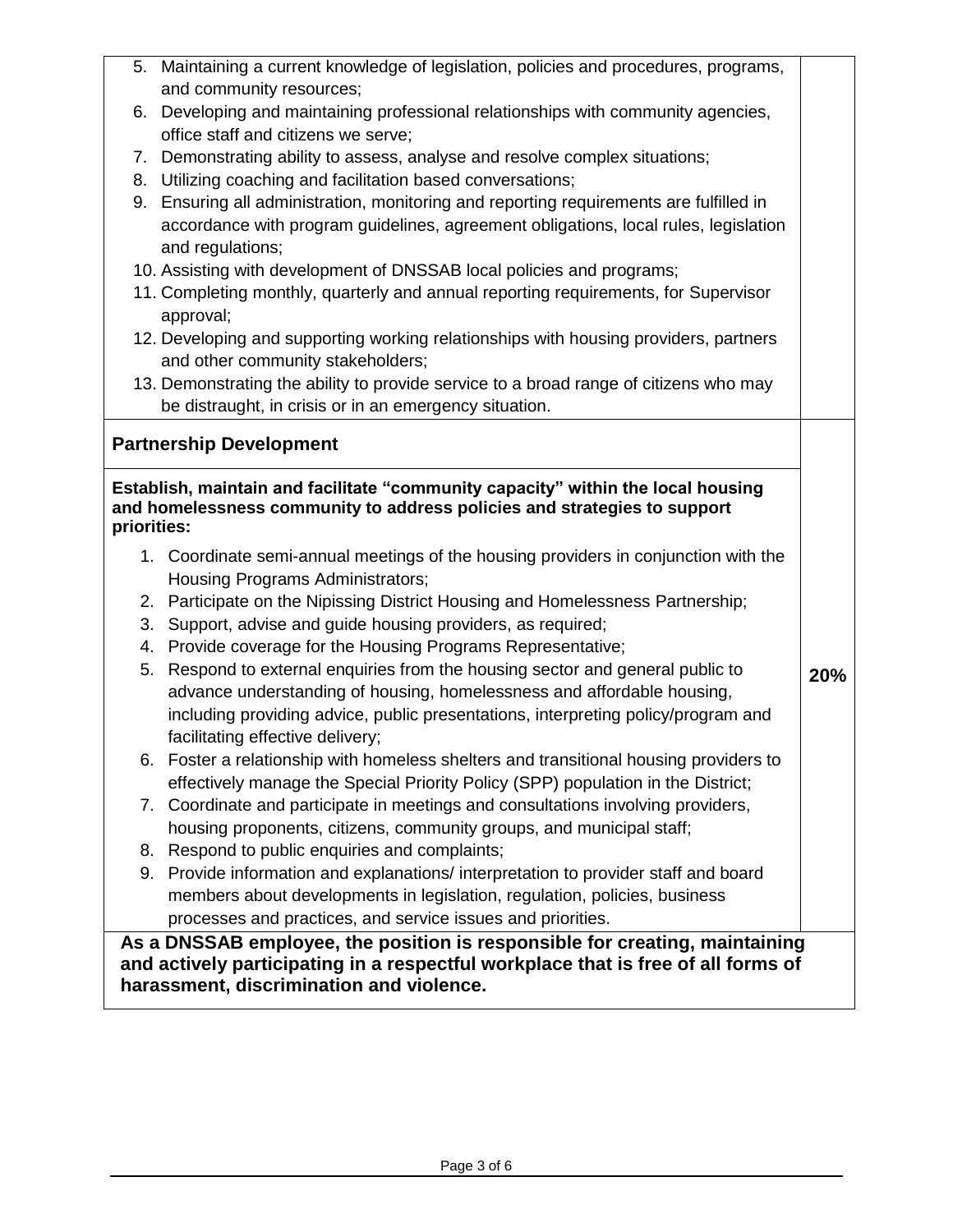# **QUALIFICATIONS**

- Completion of two (2) year college diploma in Business Administration, Accounting, or Finance or an acceptable combination of education and experience;
- Over two (2) years' experience in social housing or homelessness program administration, property management, housing or tenant advocacy, housing and homeless program planning and development, or community program planning and development;
- Good knowledge of Bill 140 *Strong Communities through Affordable Housing Act, 2011*, the *Housing Services Act, 2011* and Regulations, and the Tenant Protection Act;
- Ability to maintain a large dataset including inputting and analyzing data;
- Ability to analyze complex situations and make sound recommendations;
- Ability to monitor and enforce compliance with legislation, regulations and/or policies;
- Excellent interpersonal, communication, presentation negotiation skills, conflict resolution skills;
- Proficient in the use of computers, with the ability to produce spread sheets, correspondence, reports and presentations using applications including Word, Excel, Power Point, Outlook;
- General knowledge of the full range of programs delivered by DNSSAB including Housing Services, Children's Services, and Ontario Works;
- Demonstrated regular attendance in keeping with the Board's Attendance Management Policy;
- A Valid Ontario Driver's License and a reliable vehicle for use on the job;
- Respect of confidentiality.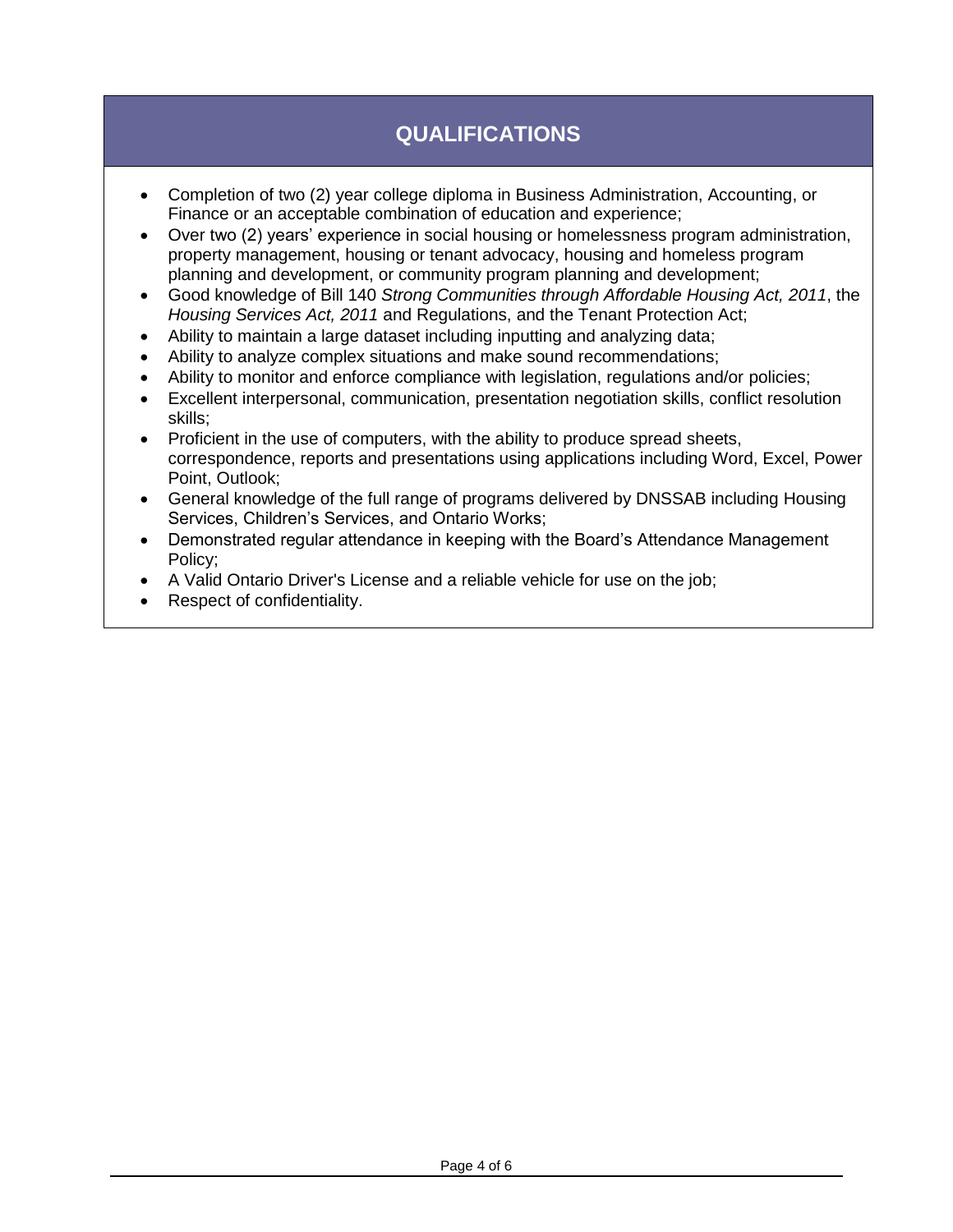# **COMPENSABLE FACTORS**

#### **KNOWLEDGE**

**[This subfactor measures the general knowledge and specialized or vocational training necessary to perform the job duties in a satisfactory manner and has no relationship to the academic achievement of an employee. The degree levels are normally expressed in terms of formal education or equivalent. Similar levels of achievement can be obtained through related experience, courses or self-improvement.]**

Two year college diploma: Business Administration, Accounting or Finance.

#### **EXPERIENCE**

**[Should be considered when the degrees of knowledge are established. It serves as a scale of measurement for the amount of practical experience that an average individual having the appropriate theoretical knowledge, specific education and specialized training, would require to be able to perform the job duties.]**

Over two (2) years' experience.

#### **JUDGEMENT**

**[Measures the choice of action required in applying methods, procedures, or policies to complete the tasks.]**

The job requires that changes be recommended to established methods or procedures.

# **MENTAL EFFORT**

**[Measures the period of time wherein mental, visual and/or aural attentiveness is required on the job. Both the frequency and duration of the effort are to be considered.]**

Frequent periods of intermediate duration.

# **PHYSICAL ACTIVITY**

**[Measures the physical activity by the type and duration required to perform the duties.]**

Light activity / intermediate duration.

#### **DEXTERITY**

**[Measures the level of dexterity required by a job. The levels of manual dexterity are determined by considering the elements of speed and/or accurate hand/eye (or hand/foot) coordination. Movements can be either fine or coarse.]**

Employee is required to perform tasks that demand the accurate coordination of fine movements, where speed is a secondary consideration.

Page 5 of 6